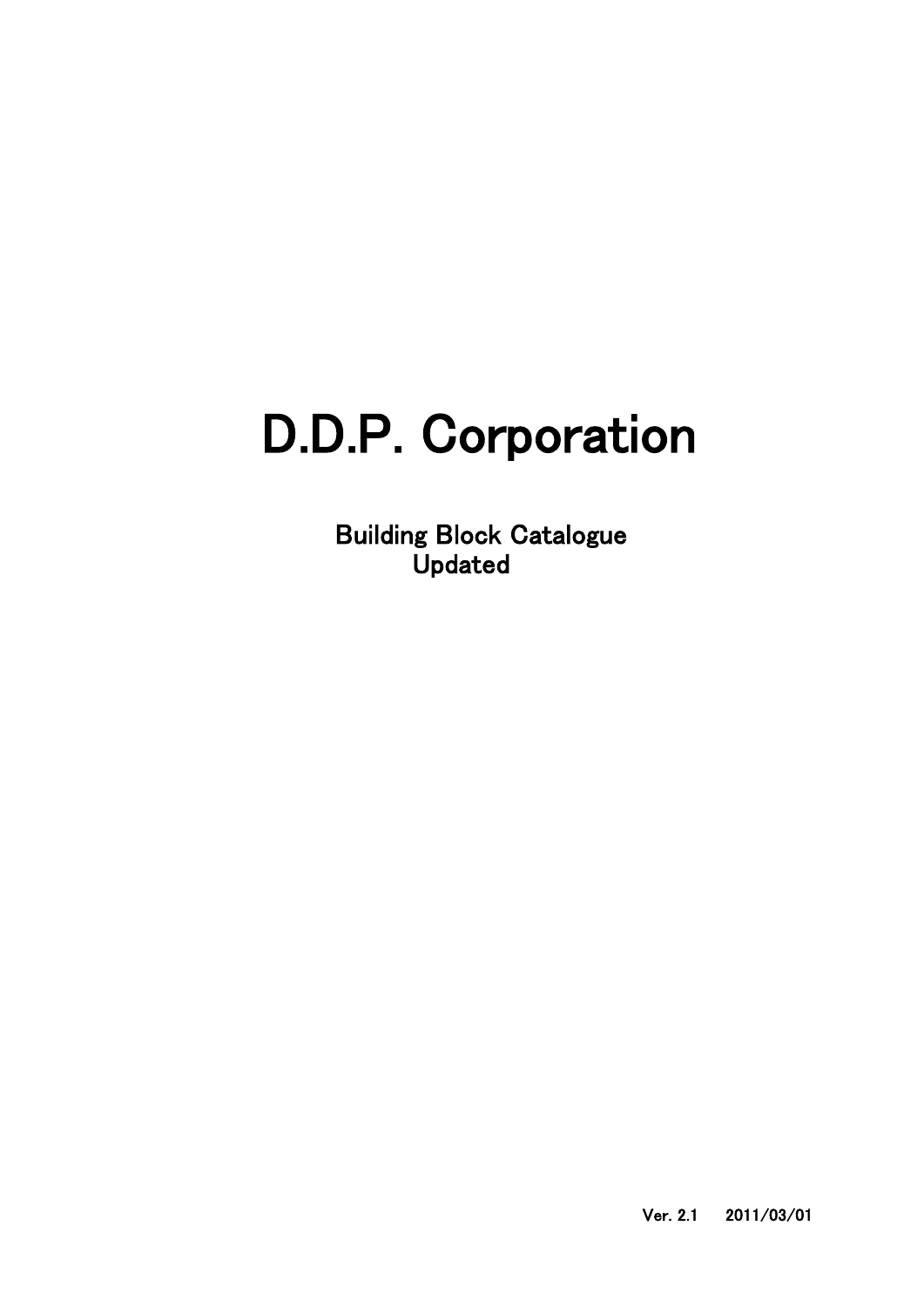

Boronic acid esters

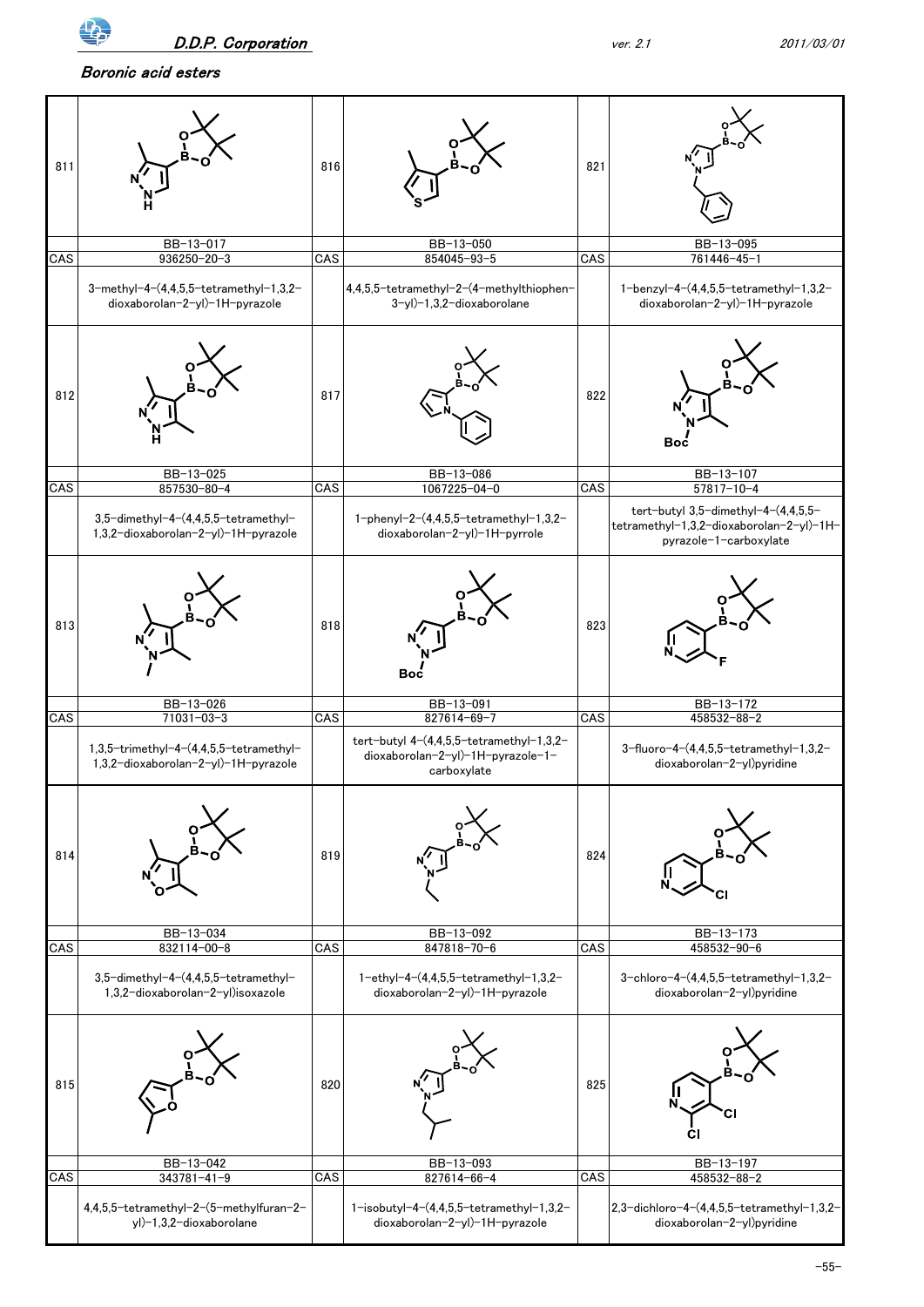Boronic acid esters



-56-